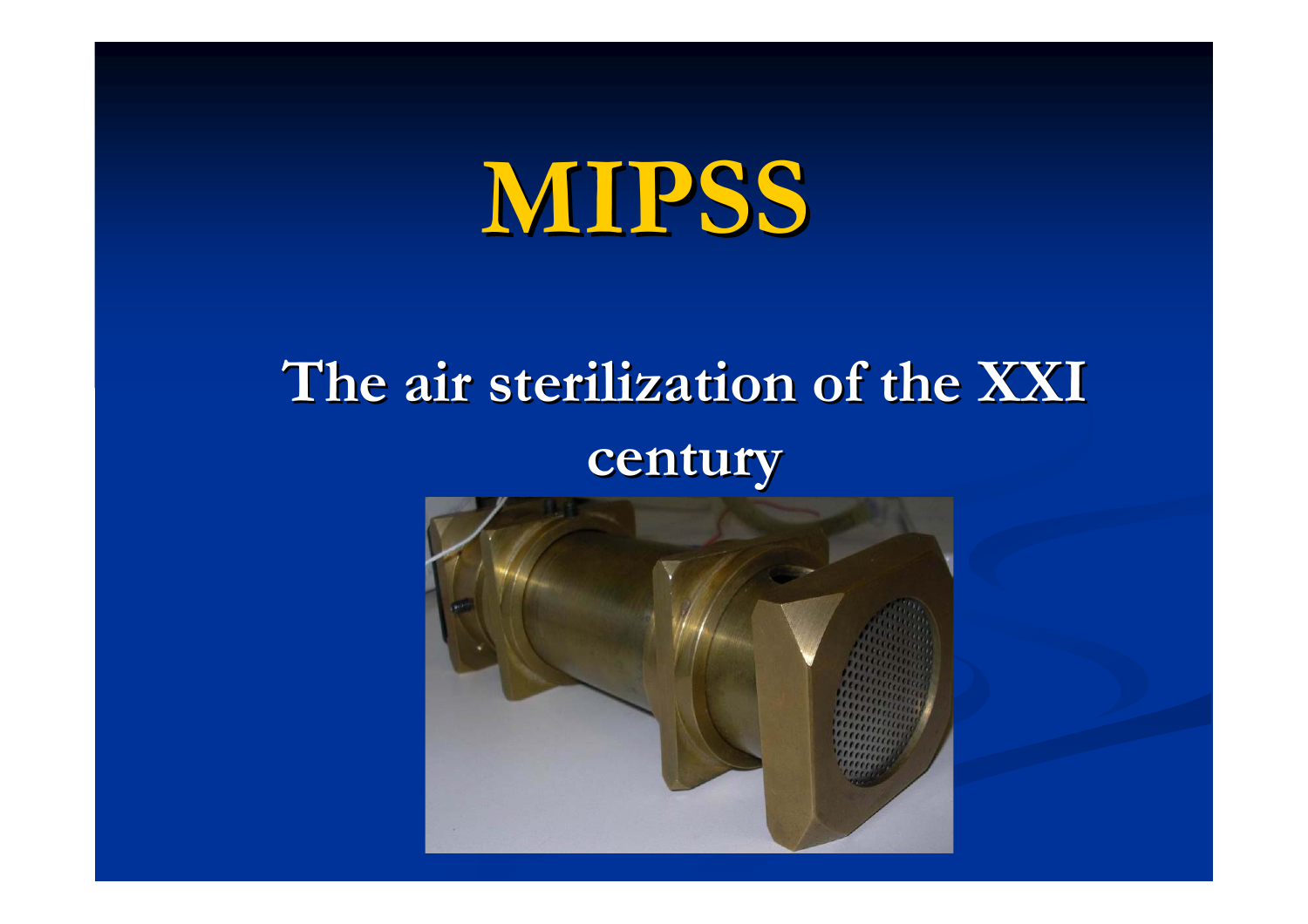



SISTEMA QUALITA' 150,9001 RBG. N.3957

**Tel. +39-75-5837549 /335 7029166 /335 387068Fax +39-75-5835084C.F. / P.IVA 00289900540 Sereco Biotest S.n.c. di Luca Poletti Via C. BALBO,7 06121 PERUGIA**

#### **Set-up: 1976 Activity: ENVIRONMENT&PUBLIC HEALTH**

Core business: R&D – Design of industrial&civil wastewater treatment – Biomass upgrading – Industrial Ecology -Industrial odour control- Environmental accounting - EMAS scheme certification -Ecoaudit - Recovery and treatment of polluted sites **LCA and Mass Flow Analysis Support activity: Laboratory specialized in ecotoxicological and environmental analysis Number of employees: 7 Patents : 1 under PCT procedure Main R&D projects in the last 5 years: NOVOCAT (Tar Decomposition By Novel Catalytic Gas Cleaning Methods) (UE funding) TRANSFORMITY (Transfer of New Technological Competences to the enterprises for waste management) (UE funding) MIPSS (Microbial Indoor Pollution Solution System ) Fondo Inn. Tecnologica –MICA – art 14 L. 46/82 SERMAPP (Sereco Magnesium Ammonium Phosfate Process ) Fondo Inn. Tecnologica –MICA – art 14 L. 46/82 References: University of Perugia; ARPA Umbria; INDESIT Company; ENEL Spa; SADAM; ANSALDO ; SANGEMINI Mineral Waters; NESTLE'– Perugina; PFITZER Italia; Public Boards: PROVINCE of Perugia, Municipalities of, Marsciano, Bettona, Todi , Assisi, Castiglion Fiorentino, Fabriano; Comunità Montana Alta Valle del Tevere** 

> *Details may be found in: www.serecobiotest.itsereco@serecobiotest.it*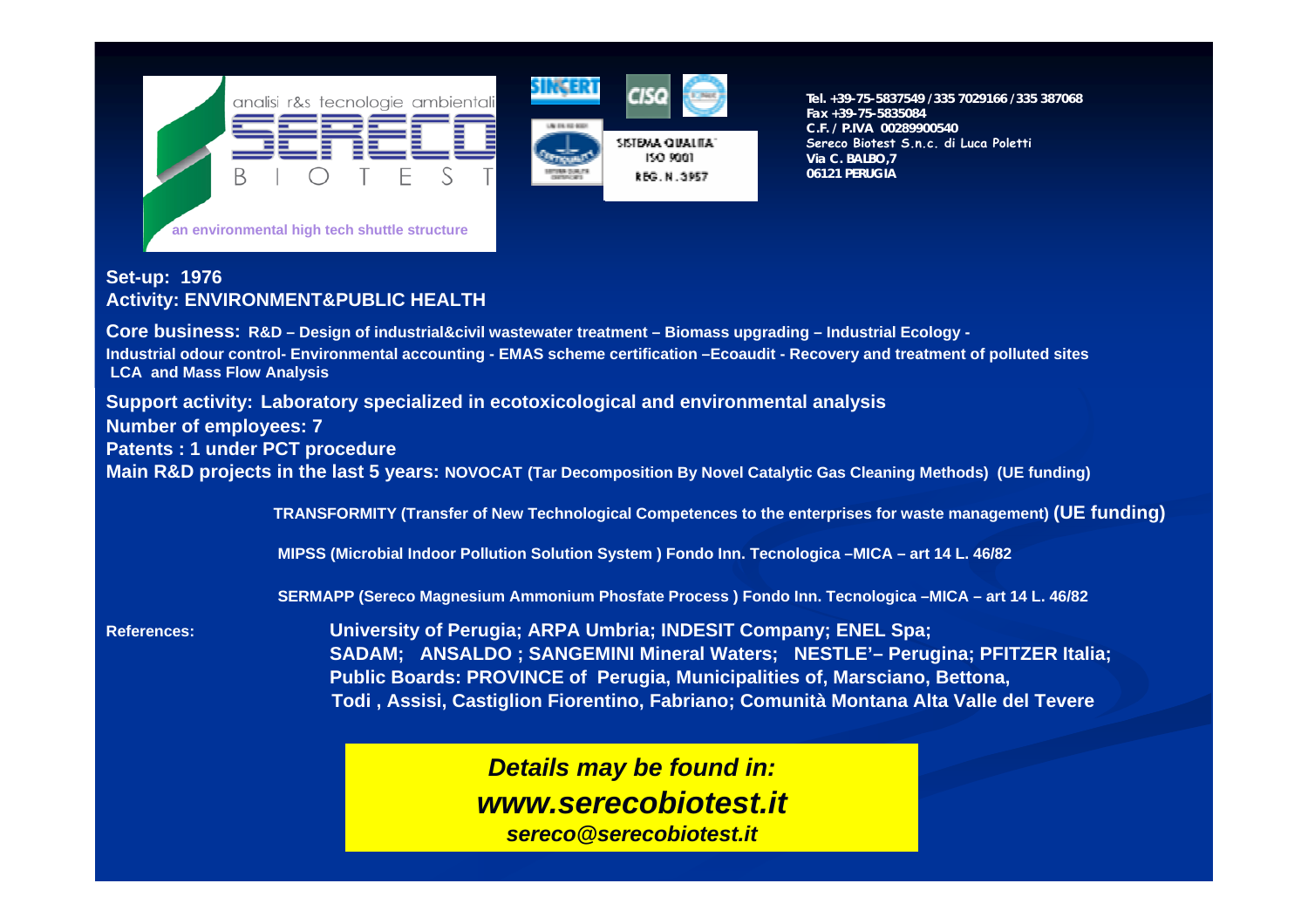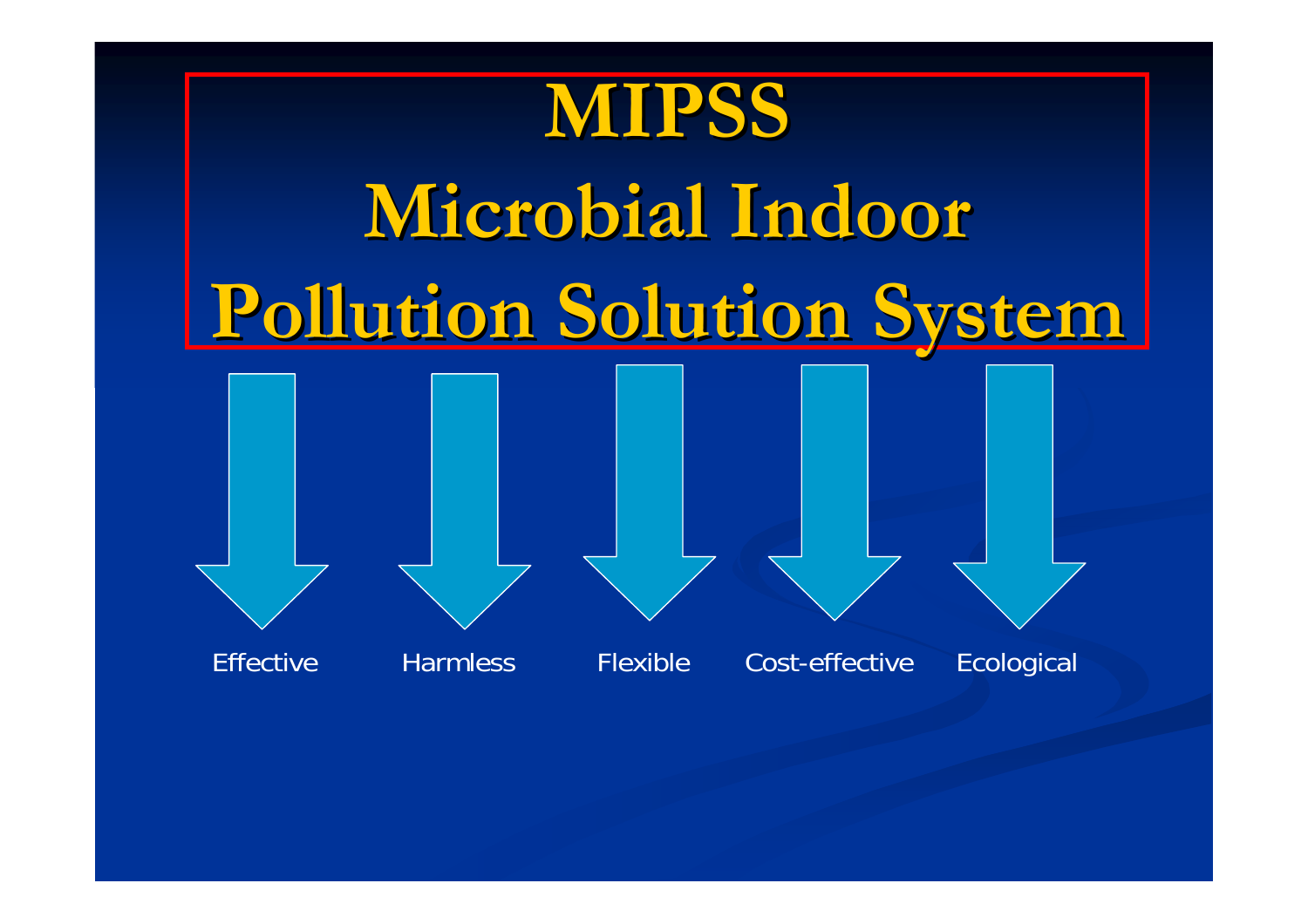





Zootechnical stablesLandfillsComposting facilities Manure spreading Terroristic attacks

Air conditioning (Legionella) Domestic exposure Car filters **Refrigerators**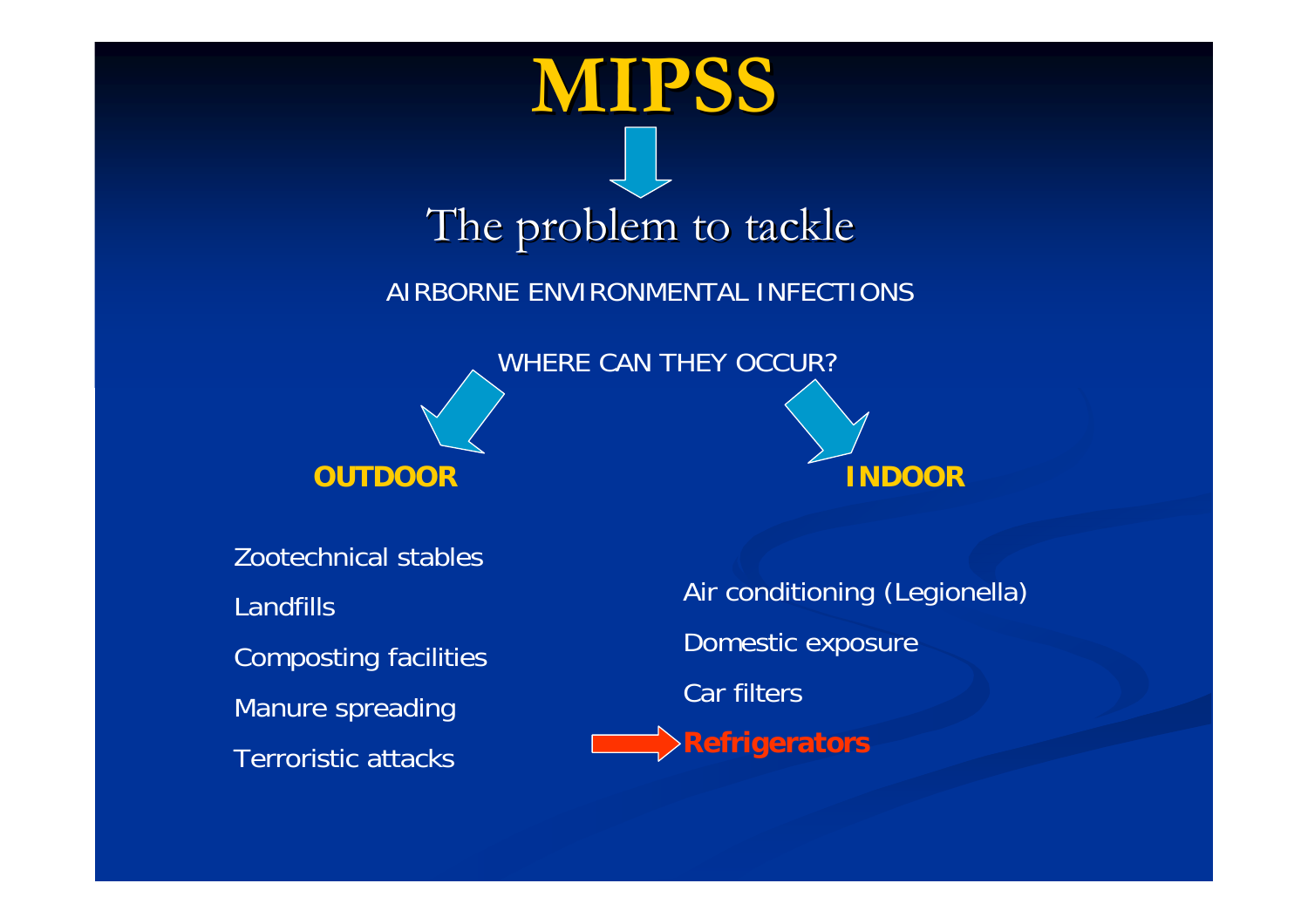

The problem to tackle

**FOODBORNE DISEASES (FBD) FOODBORNE DISEASES (FBD)**

According to the WHO in industrialized countries the percentage of people suffering from FBD each year has been reported to be up to **30%**

In USA around **76 milion** cases of foodborne diseases, resulting in **325.000** hospitalizations and **5000** deaths occur each year

The costs of FBD is an enormous burden to communities and the health system: **35\$ bilion** annually in medical costs and lost productivity

Besides muscle-food the greatest blame is to be put on eggs, sweats and pastry.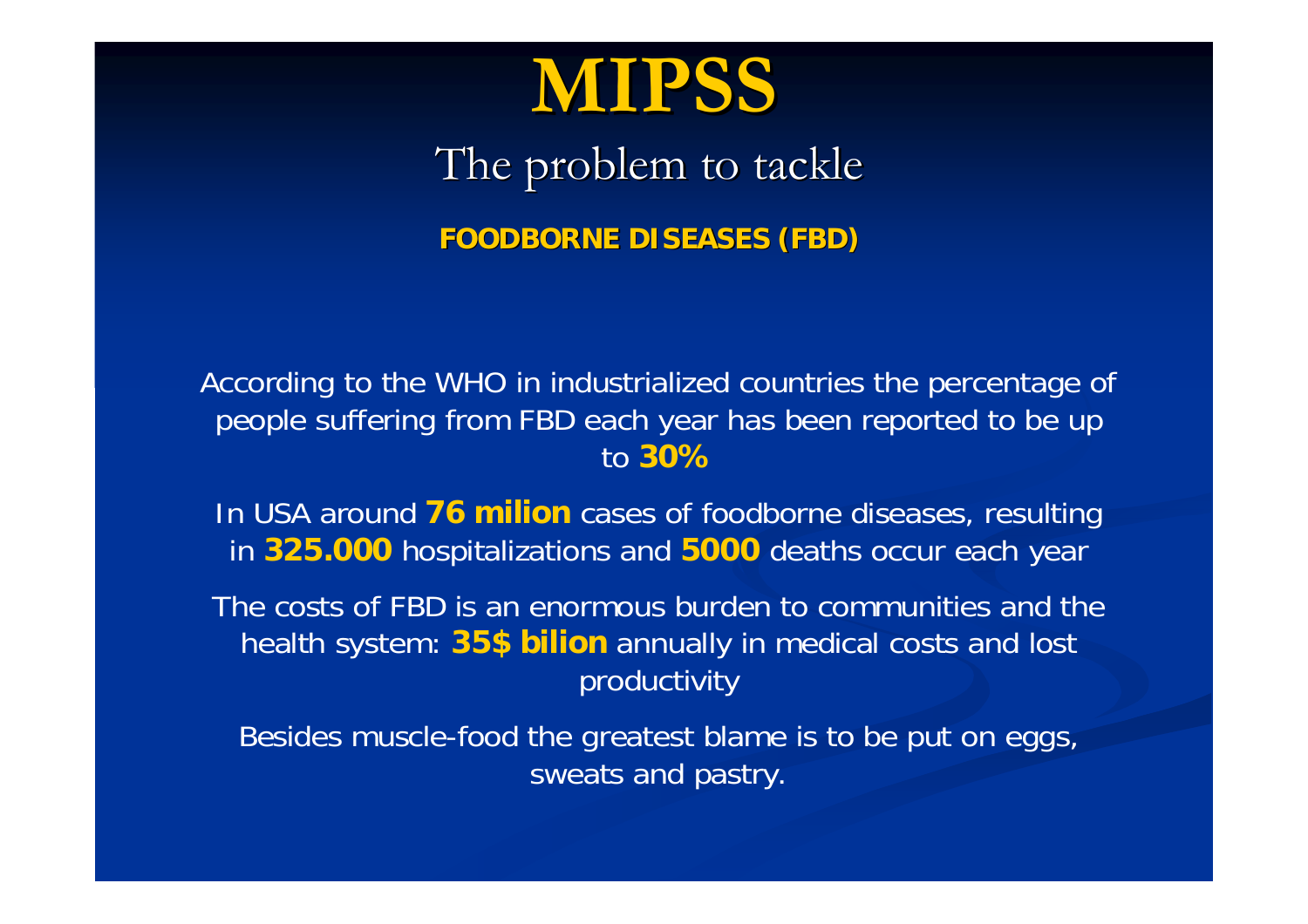

#### FOODBORNE DISEASES (FBD)

### CHALLENGES ANS DEVELOPMENTS CHALLENGES ANS DEVELOPMENTS

•Trying to unravel as much as possible the lumping etiologies of the diseases

•Tackle whatever potential hidden cause of contamination

Refrigeration cells and **domestic refrigerators** can build-up a substantial amount of pathogen microrganisms connected to the outbeak of FBD.

Contaminated air circulation, due to the presence of biodegradable organic material represents a risk of food cross-contamination, particularly when the temperature setting is subjected to driftings (e.g for electrical black-outs elettrici, break down of thermostats, etc…).

Epidemiologies have put particular emphasis on microrganisms such as:

- •Psycrophylic (Campylobacter, Lysteria)
- •Enterohaemorrhagic E.coli (E.coli strain O157)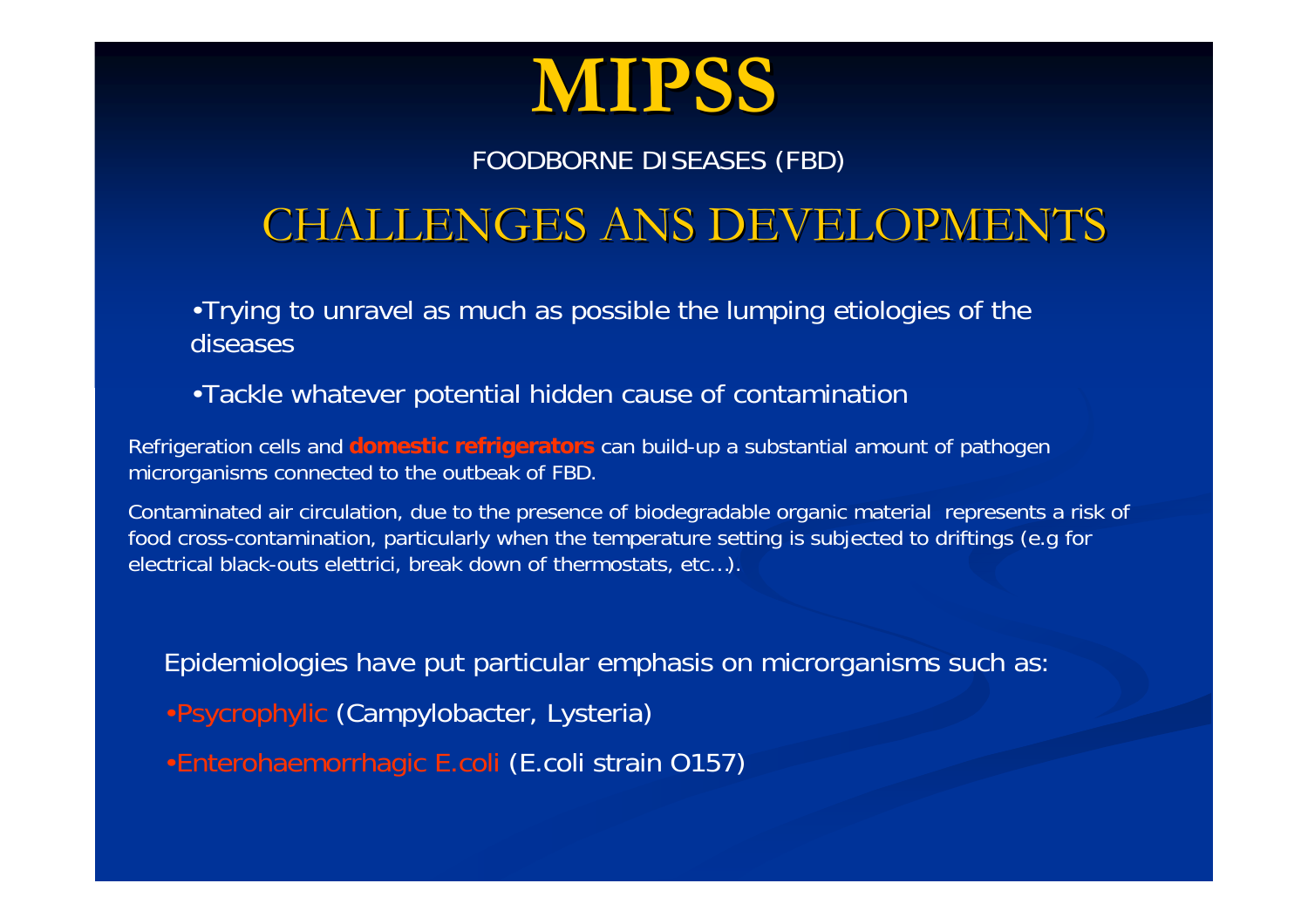

What is it?

The system is based on the use of natural zeolites combined with specific inorganic anti-bacterial/anti-fungal principles harmless to humans and free of unwanted side-effects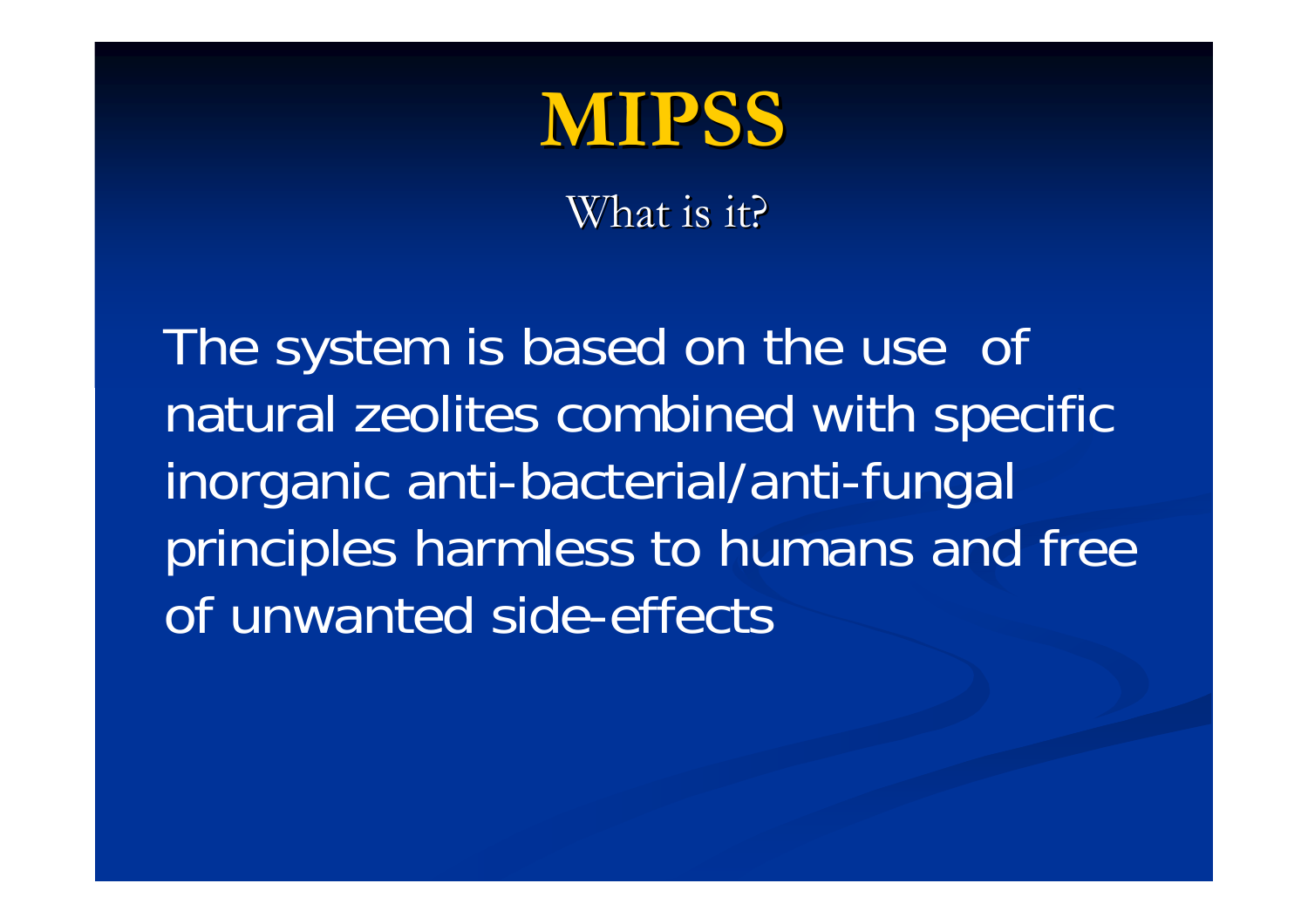# **MIPSS**

### How does it work?



Zeolites are hydrated aluminosilicates of alkali or alkaline-earth metals (Na, K, Mg, Ca, Sr, Ba)

Zeolites feature a tethraedrical nanocrystalline base-structure with large pores and regularly arranged channels (average dimension ranges between 2.5 and 7 angstrom) in which the cations are weakly linked and can thus easily exchange with other cations found in the surrounding environment e.g. in a water solution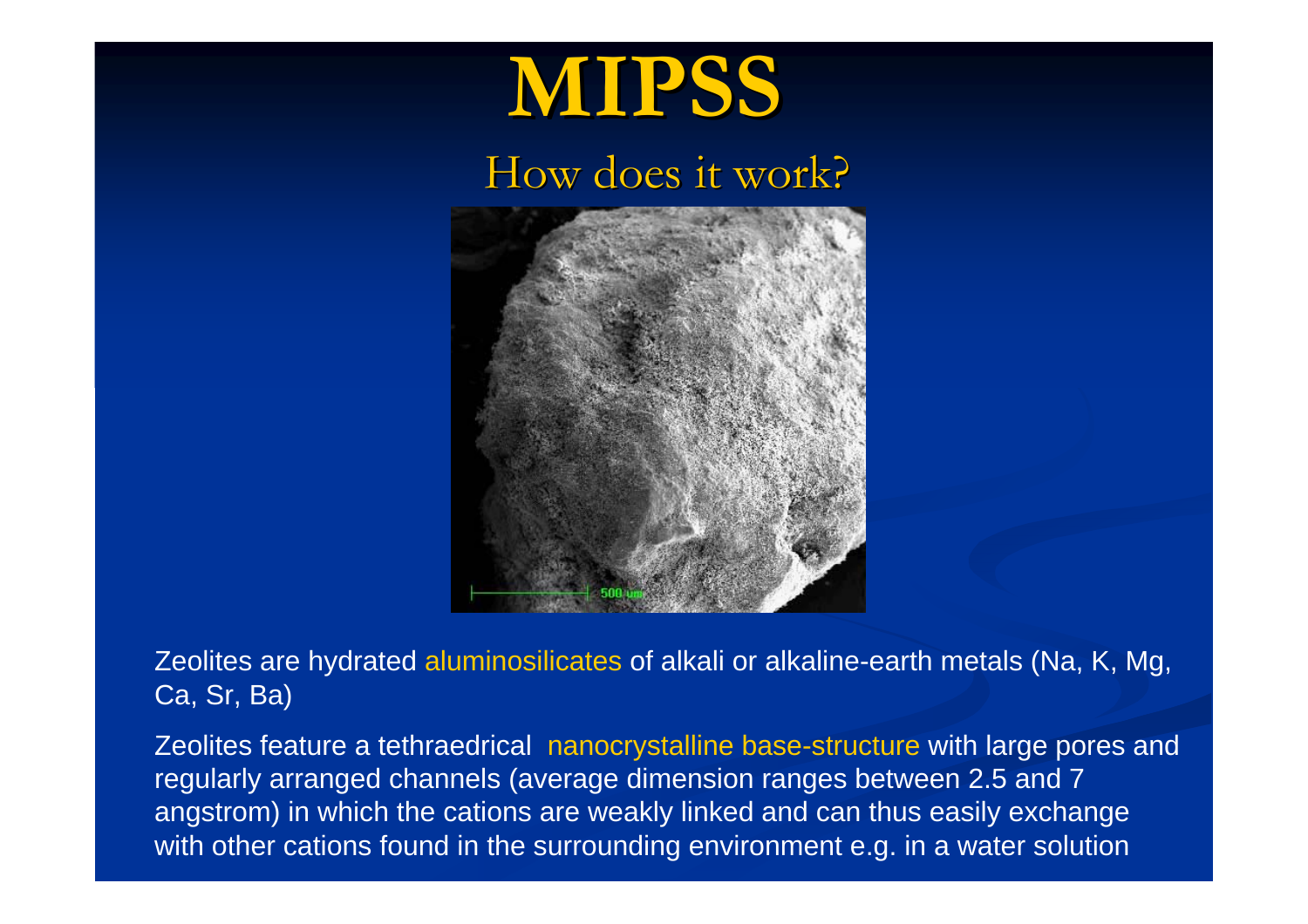#### CRYSTALCHEMICAL FEATURES OF NATURAL ZEOLITE

- 1. High and selective CEC (Cationic Exchange Capacity) up to 3-4 meq/g
	- selection based on molecule dimensions and polarity
	- •cations with low solvation energy are favoured (NH $_{\rm 4}$ , metals)
- 2. High structural cryptoporosity (ranges between 20% and 50% crystal volume)
- 3. Broad specific surface (up to 200-300 m 2/g). 20 g zeolites have the surface of a football pitch
- 4. Reversible dehydration at T<300°C without modification of the tetrahedrical structure
- 5. Molecular sieve-behaviour - $\rightarrow$ selective permeability for molecules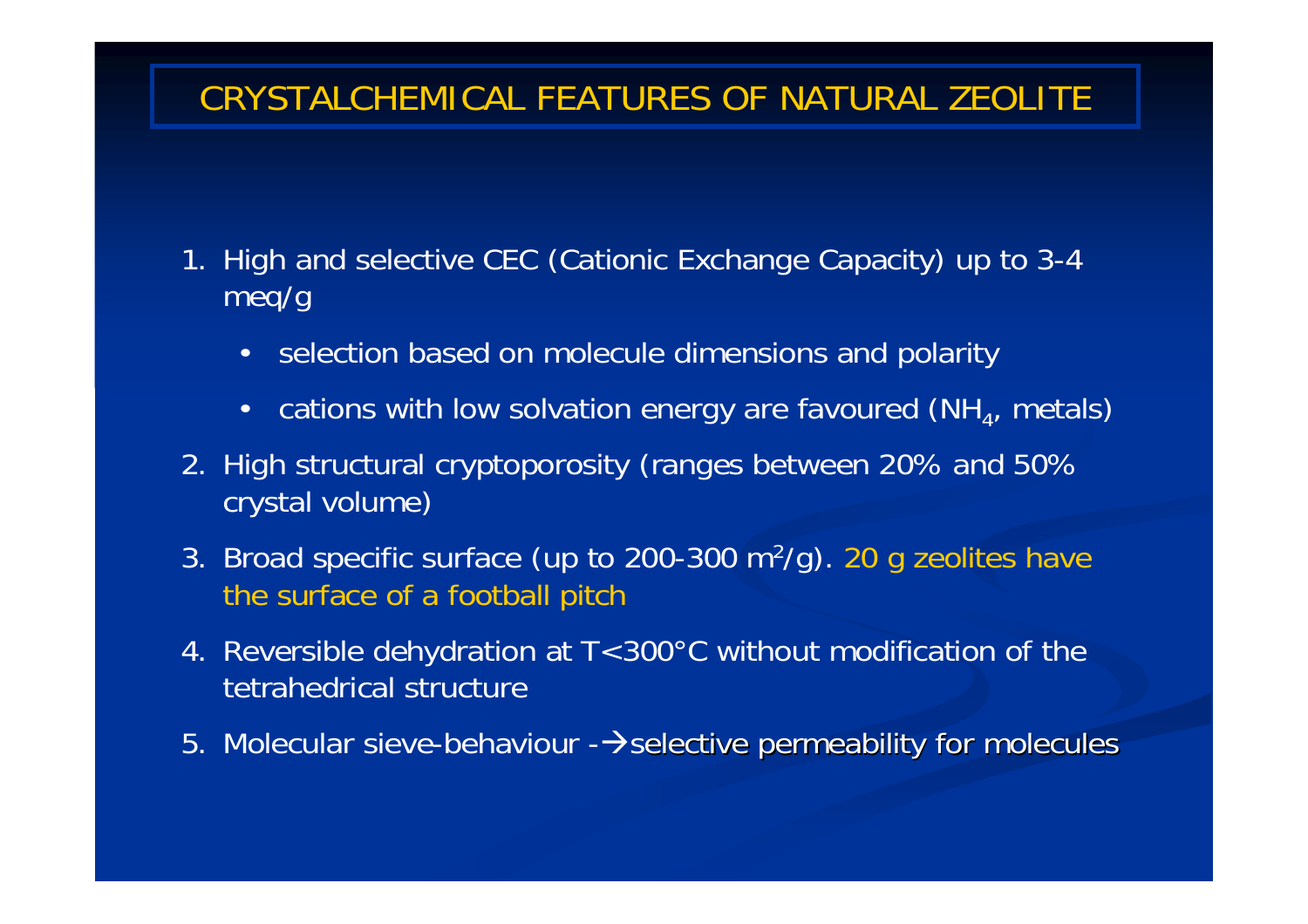### **MIPSS – Useful roles**

Zeolites can be useful for various applications such as remotions of odours or radioactive ions (e.g. iodine)

No bactericidal activity

The metallizations of zeolite, e.g. with silver, copper, zinc, impart antimicrobial properties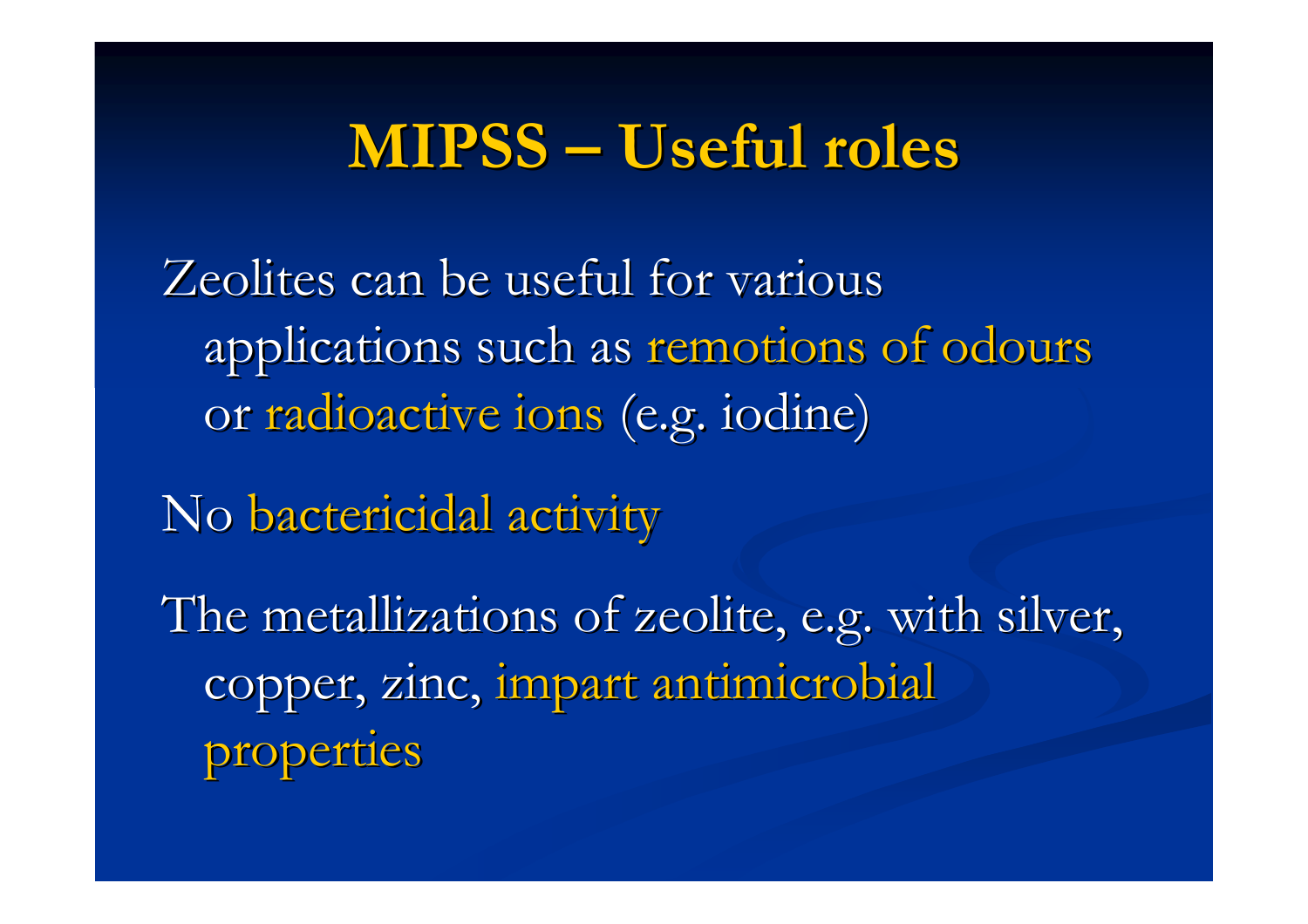

Ag strongly binded into the crystalline building of the zeolite can exert a powerful bactericidal effect by complexing the sulphydrylic groups of the bacterial membrane proteins causing the denaturization and irreversible destruction of the microbial cell membrane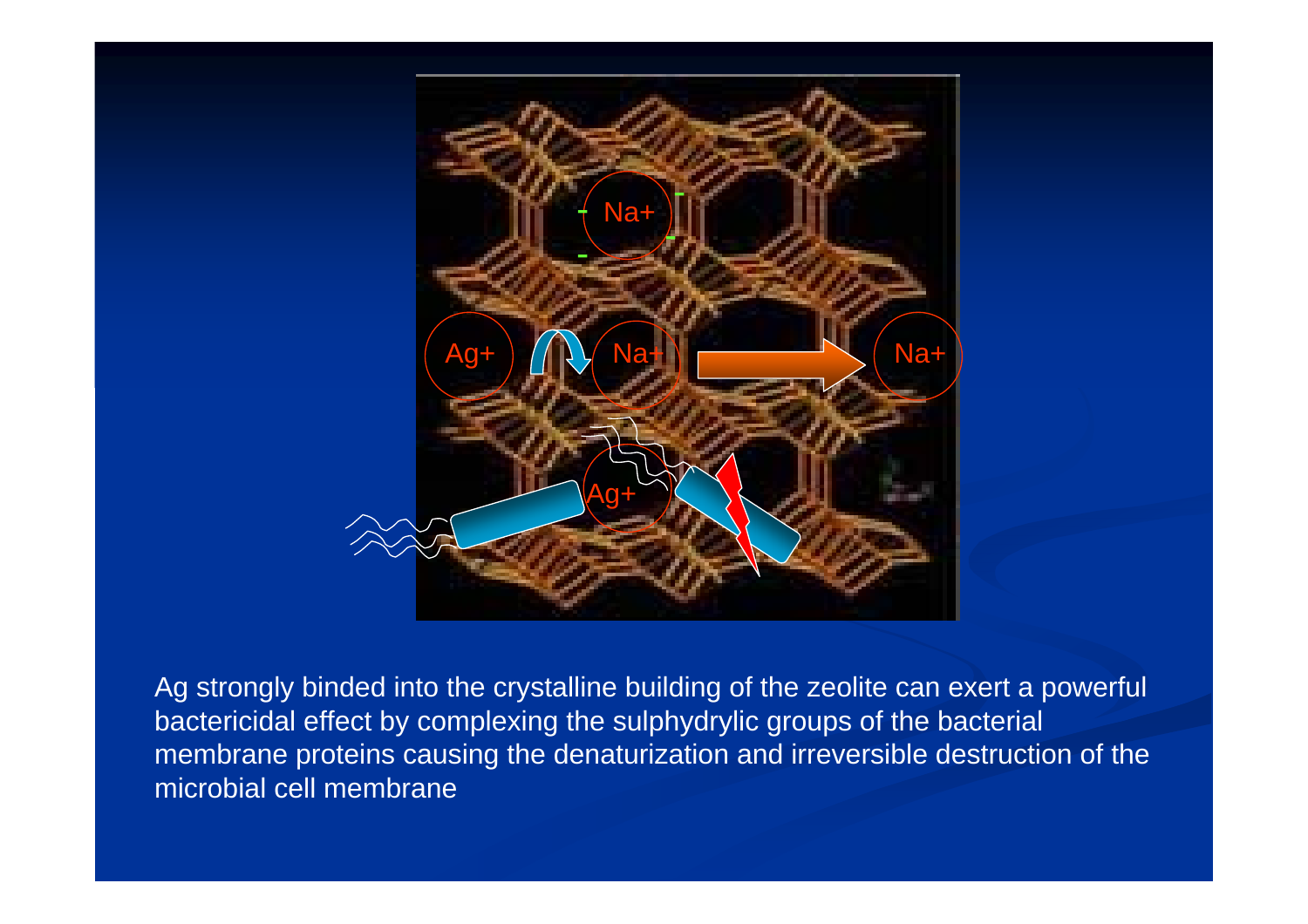## **Advantages Advantages over exsisting exsisting technologies technologies for air sterilization sterilization**

#### **HEPA FILTERS**

- $\blacksquare$  No regeneration
- $\blacksquare$  Relevant disposal costs (thermal destruction)
- Recontamination due to bacterial cell REPAIR- $\rightarrow$  Bacteria in the filter remain viable
- $\blacksquare$  Efficiency based on dust retention (EN 1822) not on the effect upon microrganisms microrganisms
- UV -- OXIDZING AGENTS (O<sub>3</sub>, Chlorine, Formaldehyde)
	- $\textcolor{red}{\blacksquare}$  Bacteria can repair the damage (as in the case of UV rays)
	- $\blacksquare$  Undesired products (ozone, radicals, etc...) can affect human health or foodstuff quality
- $\blacksquare$  **GRANULAR ACTIVATED CARBON (GAC)** 
	- $\blacksquare$  Traps bacteria but without killing effect  $\blacktriangleright$  AC constitutes a tremendous proliferation site for bacteria
	- Regeneration from bacteria can only be done at T> 150-180°C - $\rightarrow$ volatilization of AC - $\rightarrow$  loss of activity  $\rightarrow$  cost effectiveness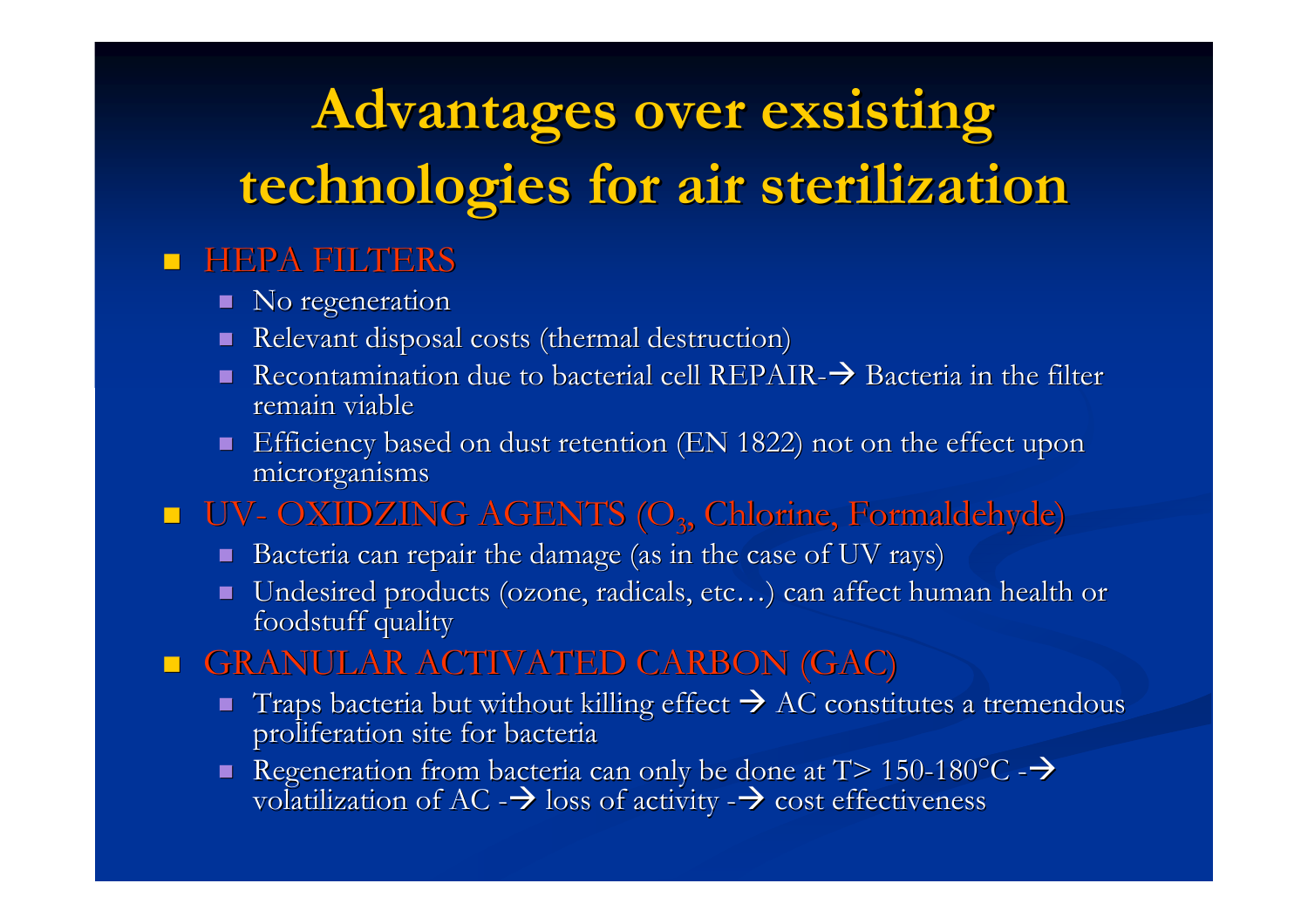### **THE PROTOTYPE**

We developed a test prototype for the evaluation of the sterilization efficiency of the system

The system is modular and provided with a 12 V suction module that forces the air thorughout the filter bed

The fan can also work on compression

Basic module has an overall length of 8,5 cm

Made of brass



**Zeolite 2<mm<3.33**

**FILTER MODULAR SECTIONS**

Square-shaped end block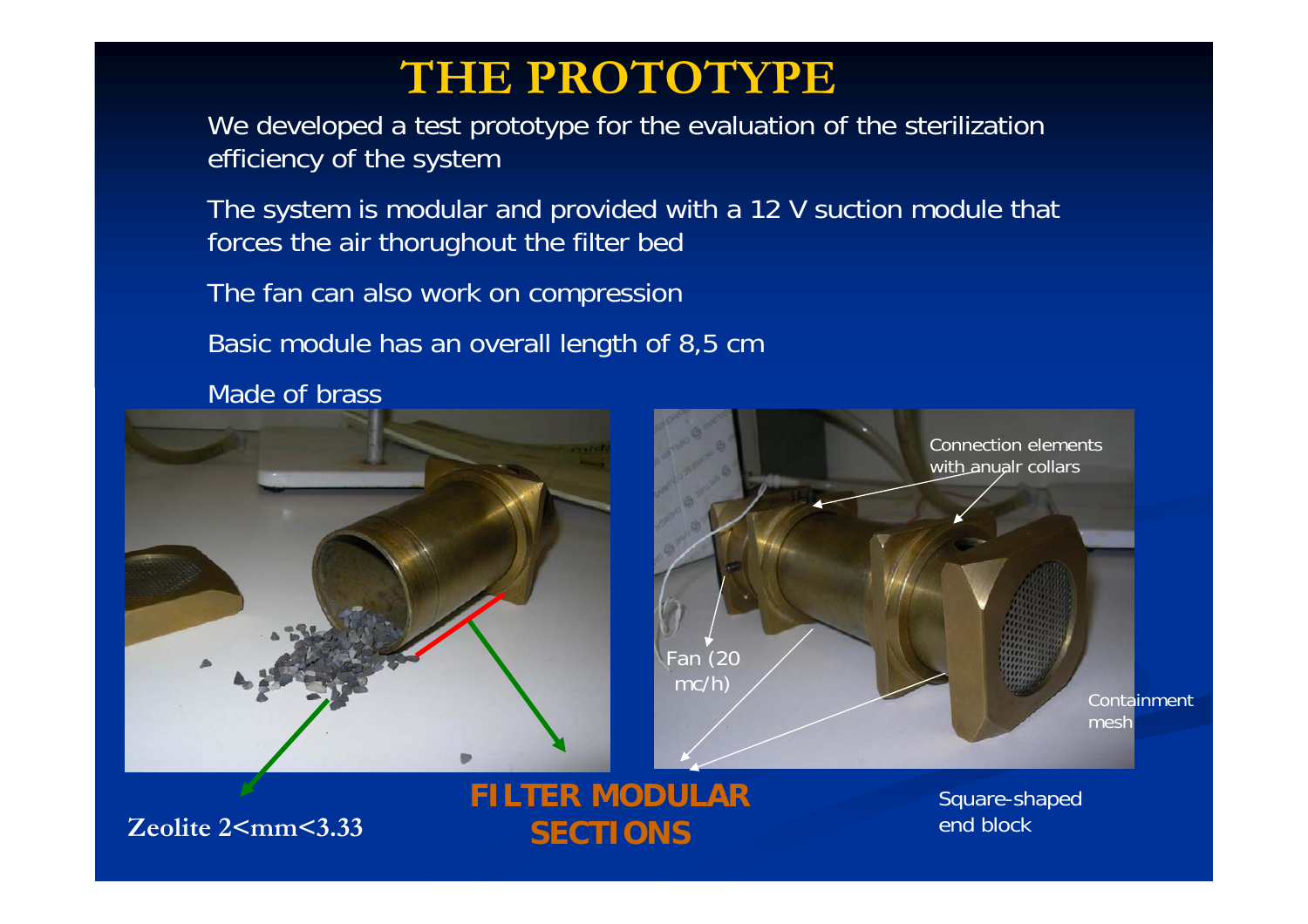### **FLUIDODINAMYCAL AND GEOMETRIC PARAMETERS AND CONTACT TIMES**

Tubolar filter (final prototype ) Air path (filter length) =  $8,5$  cm Average airflow velocity  $[1] = 1,42$  m/s Contact time  $[2]$ : 0,085 m/ 1,42 m/s = 0,060 s diameter  $= 4.5$  cm Contact surface perpendicular to airflow = 15,90  $\textsf{cm}^{\textsf{2}}$ Contact volume = 135,12 cm $^3$ <u>Zeolite apparent density = 0,89 g/cm3</u> Airflow volume = 0,0016  $\times$  1,42  $\times$  3600 =  $\,$  13 m $^3$ /h  $\,$ Ventilator nominal airflow volume = 20 m3/hAverage pressure drop = 40% (max 70%) Hourly air volume changes guaranteed for a 200 l refrigerator = 25-50

[1] Under pressure drop conditions (measured after the filter) [2] To be considered as "time of flight"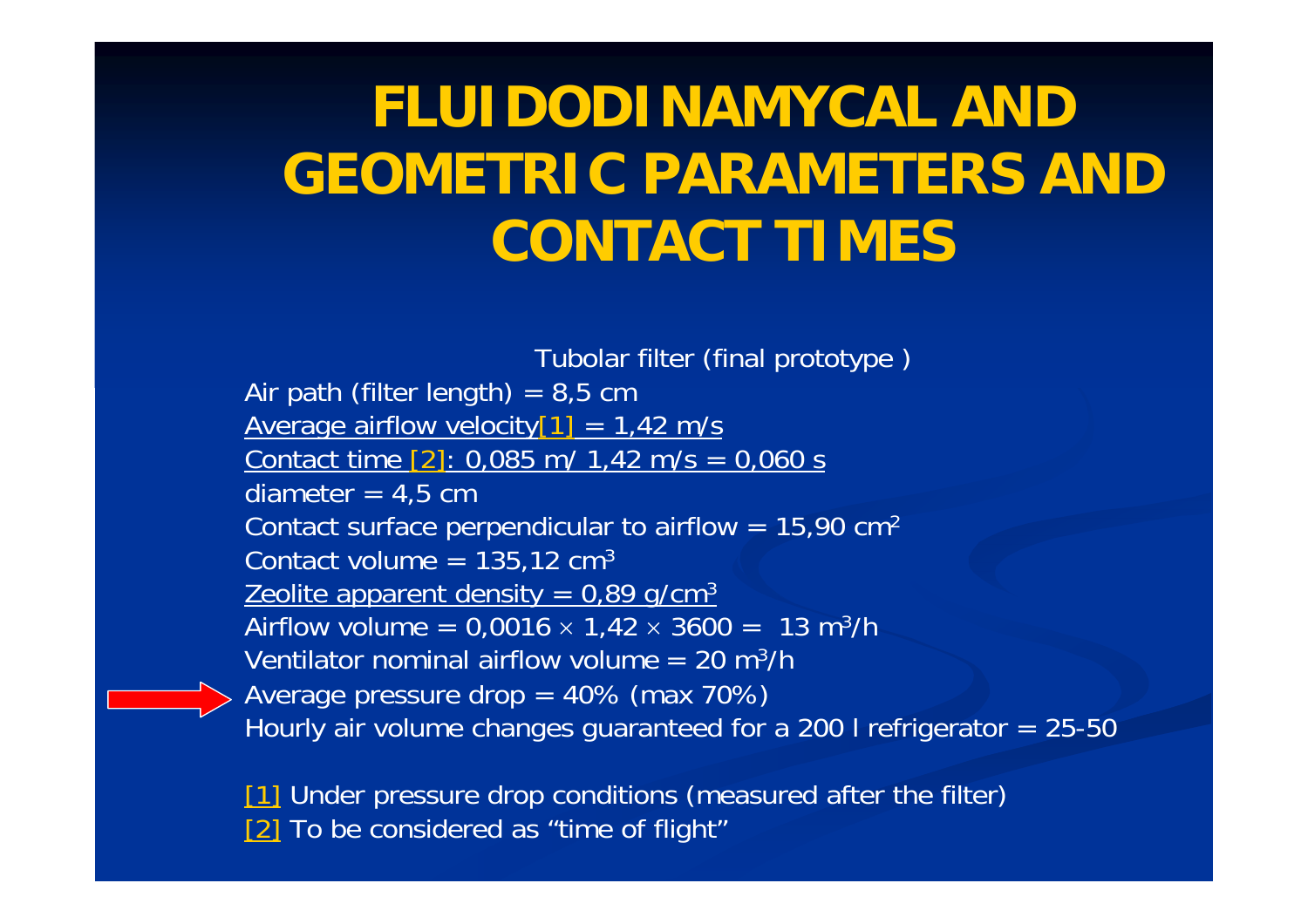#### **BIOLOGICAL TESTS ON THE EFFECTIVENESS OF ABATEMENT OF AIRBORNE MICROBES**

#### •Type of micro-organisms used:

- •Mesophylic bacteria
- •Escherichia coli
- •Pseudomonas aeruginosa
- •Candida albicans

Aerosol used derived from suspensions having <sup>a</sup> micro-organism title ranging from 105 to 108 CFU/ml

The bacterial aerosol was inputted intermittently (10'' + 10'' pause) into the system

Each test lasted 5 minutes

Tests carried out with empty tube, tube fitted with M+-Z, with Z and with AC

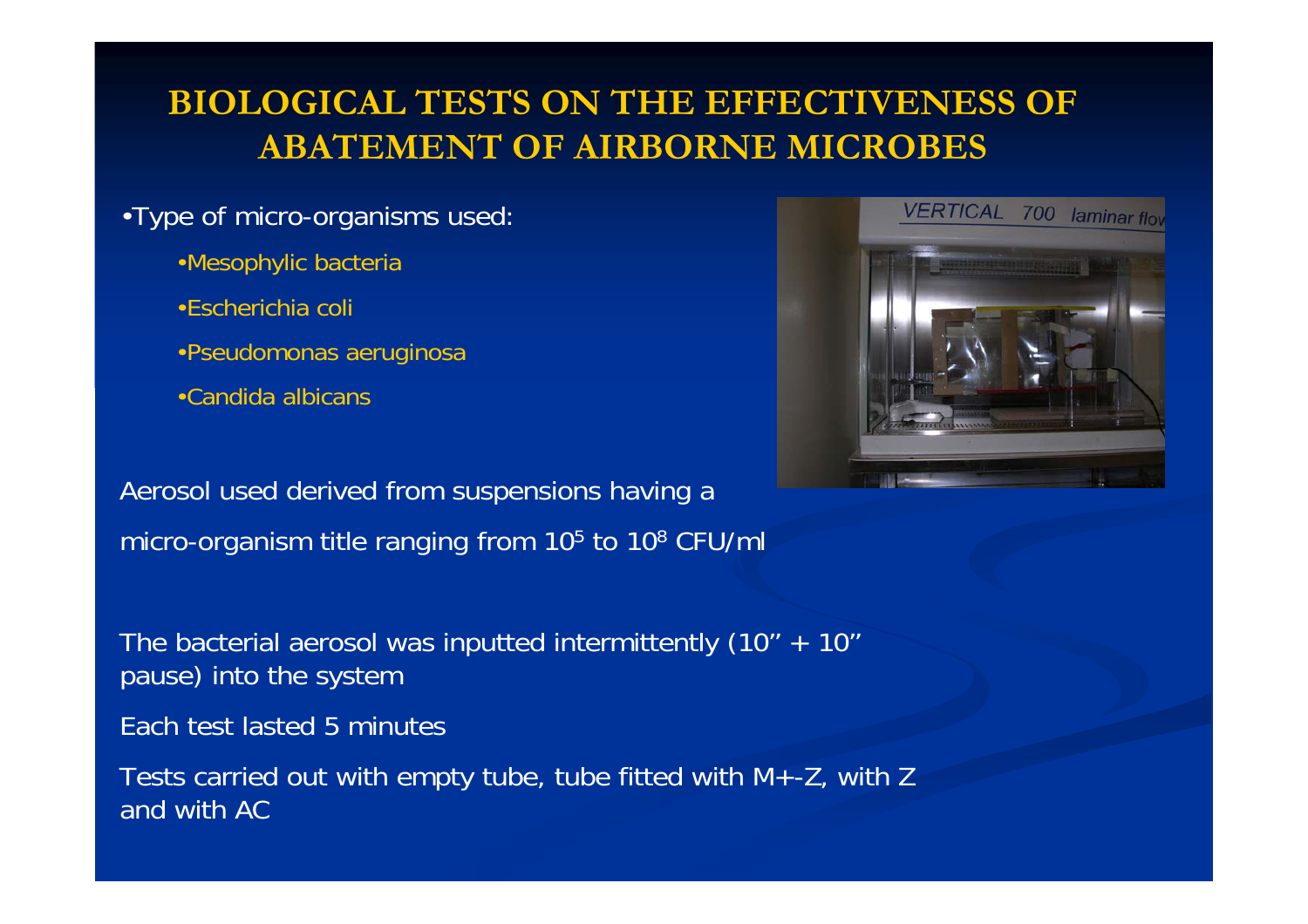### **RESULTS**

Lab trials with both generic mesophylic micro-organisms and specific germ strains showed the effectiveness of the filtering treatment with relative bacterial abatement efficiency up to **99.97%,** starting from 1500 CFU/dish bacterial concentrations

Both zeolite without silver and AC can reduce airborne microbes but thesematerials do not permanently deactivate bacteria, which can then regenerate when in contact with a suitable growth medium

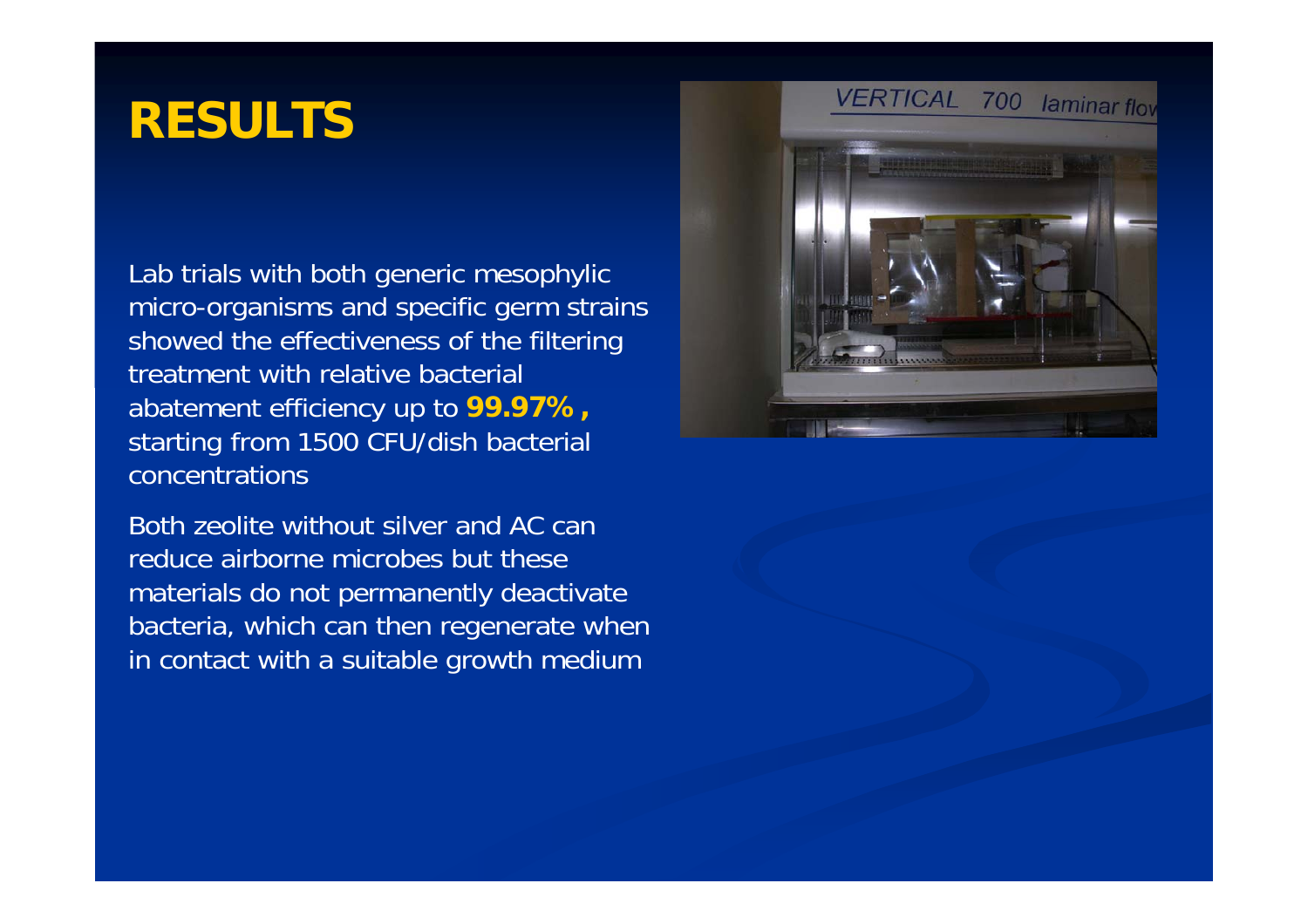## **Tests on refrigerators refrigerators**



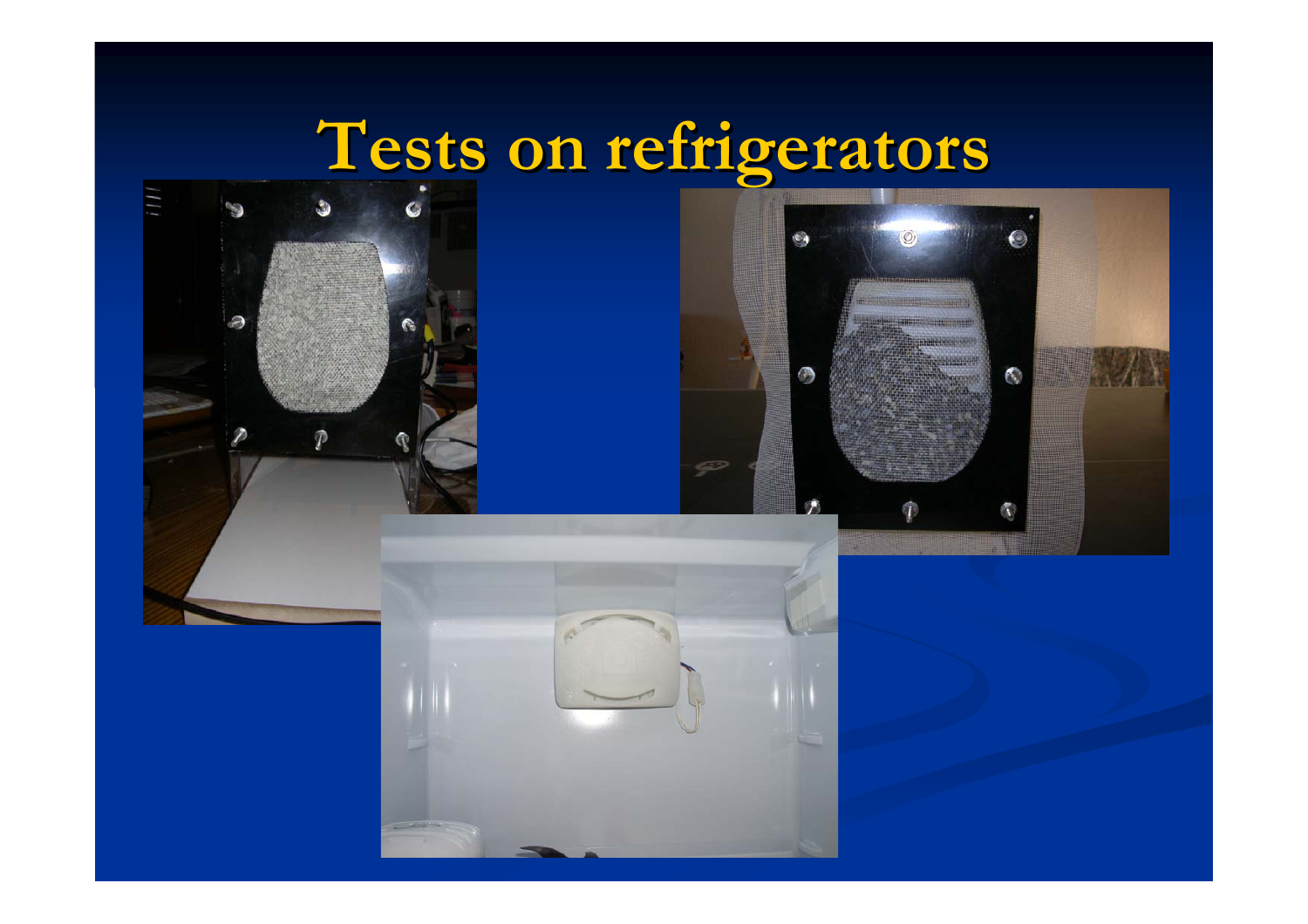## **Tests on refrigerators refrigerators: hard test : hard test**

- $\blacksquare$ Verifica della capacità massima filtrante del dispositivo filtro mantiene inalterata la sua capacità filtrante dopo trattamento con aerosol batterico concentrato (10<sup>7</sup>UFC/ml) fino ad un massimo di 20' - $\rightarrow$  esposizione batterica massima al filtro di 2×10<sup>7</sup>UFC (velocità di consumo di aerosol è pari a ca.  $0.1$ ml/min)
- $\blacksquare$  $\blacksquare$  No fenomeni di rilascio massivo di batteri dal filtro.
- u.  $\blacksquare$  Tale livello di esposizione notevolmente più alto di quello che è presumibile trovare all'interno di un frigorifero. in prossimità di impianti di depurazione a fanghi attivi le concentrazioni di carica batterica mesofila presentano valori <u>massimi</u> che vanno da. 500 UFC/m $^3$  = 5×10<sup>-4</sup> UFC/ml fino a 1000 UFC/m<sup>3</sup> = 1×10<sup>-3</sup> UFC/ml. Quindi le concentrazioni di microrganismi utilizzate<br>nell'esperimento sono <mark>decine di <u>miliardi di volte</u> superiori</mark> rispetto a quelle riscontrabili in ambienti estremi
- $\blacksquare$ Ipotizzando che la contaminazione all'interno del frigo sia paragonabile a quella di un impianto di depurazione (500 UFC/m<sup>3</sup>) e considerando che il volume del frigo è di 250 litri, si ha che la carica presente nel frigo, sotto questa ipotesi, è di 125 UFC
- $\blacksquare$ Negli esperimenti effettuati, si aveva un'esposizione di aerosol contenenti 10<sup>7</sup> ufc per 2 ore circa (120'). Un'analoga esposizione da parte dei batteri presenti nel frigo (125 UFC), si sarebbe avuta in 960.000 minuti, circa 666 giorni, circa 2 anni

- C1 = concentrazione batterica nella sospensione da aerosolizzare (UFC/ml) = 107
- $R1$  = rate di aersolizzazione batterica (UFC/min) = 0,1
- $t1$  = tempo di esposizione (min) = 120'
- C2 = concentrazione batterica nella sospensione da aerosolizzare (UFC/ml) = 125
- $R2$  = rate di aersolizzazione batterica (UFC/min) = 1
- t2 = tempo di esposizione (min) = **X**
- sotto l'ipotesi che in <u>un solo minuto</u> tutti i batteri contenuti nella sospensione liquida si portino in fase aeriforme con concentrazione di 125 UFC/m3.

Il calcolo si ottiene applicando la seguente formula :

Ove

 $E =$  esposizione batterica al filtro (UFC) = 1,2 10<sup>7</sup>